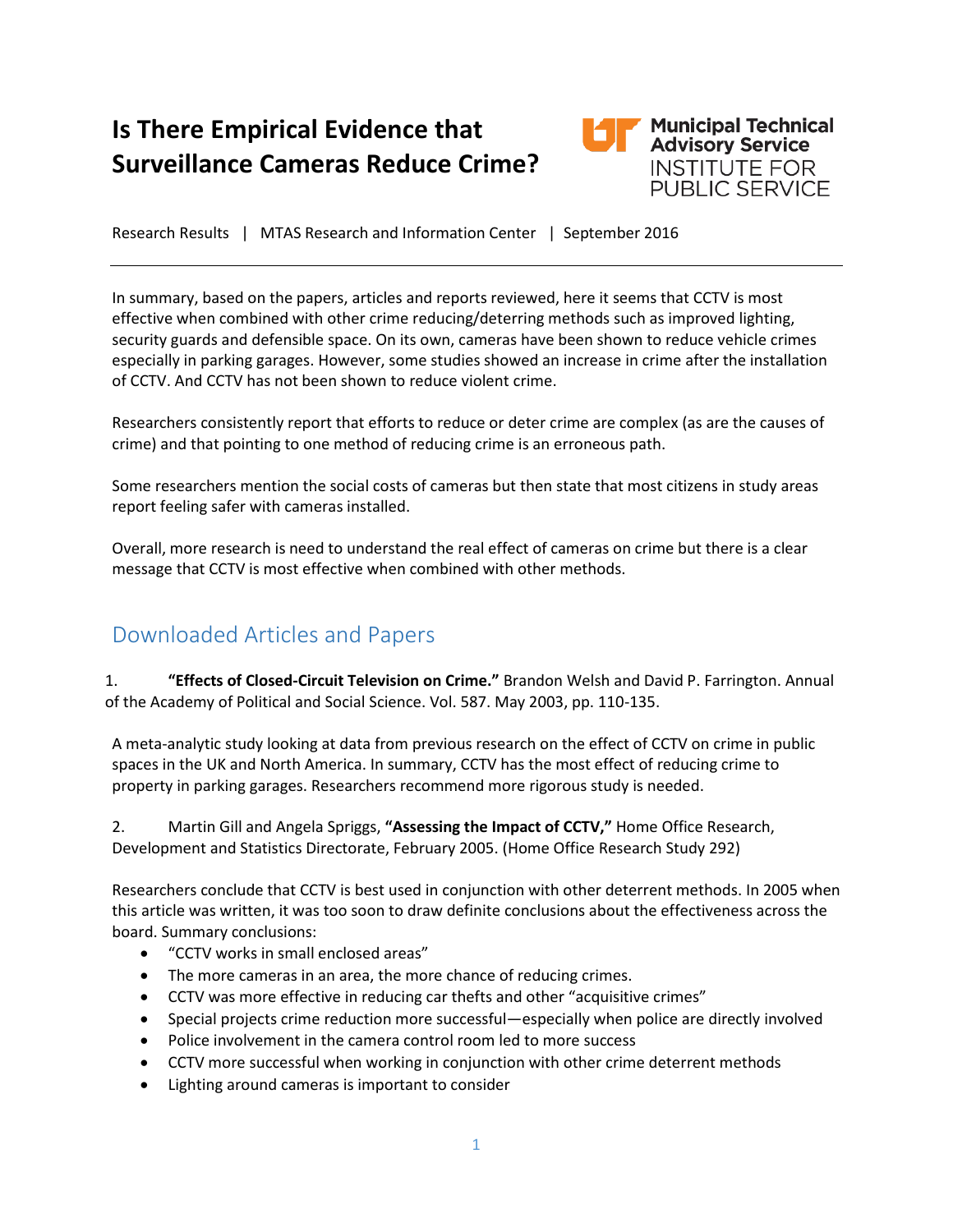3. **"Preliminary Findings of the Statistical Evaluation of the Crime-Deterrent Effects of the San Francisco Crime Camera Program."** Jennifer King, Deirdre Mulligan, Steve Raphael, Travis Richardson, Jasjeet Sekhon. University of California, Berkley. Center for Information Technology Research in the Interest of Society. March 17, 2008.

This group of students presented results of a study of 19 camera sites around the city of San Francisco. Student report that the results are still too preliminary to be significant and they intend to do more testing. An effort to find a follow-up report or study to this one have yielded no results so far.

#### 4. **"Measuring the Effect of Video Surveillance on Crime in Los Angeles. Prepared for the California Research Bureau."** Aundreia Cameron, Elke Kolodinski, Heather May, Nicolas Williams. University of Southern California. School of Policy, Planning, and Development. May 5, 2008. CRB-08-007

This is an extensive study with an excellent listing of all studies completed through 2008 and the results of those studies. Summary "lessons" include: CCTV is less effective in open areas or high traffic areas. May be helpful in solving crime if caught on camera. Cameras should be used conjunction with other methods. "...not a strategy in-and of themselves." (p.54)

Other lessons mentioned are:

"Public-private partnerships save costs, but raise new policy questions"; "Sustainability can be difficult"; "Need for universal guidance on use storage and utility of video surveillance" ; "Deterrence and enforcement are strongly intertwined" ; Need for further research into detection, apprehension and prosecution."

#### 5. **"Expert Findings on Surveillance Cameras: What Criminologists and Others Studying Cameras Have Found."** Noam Biale. ACLU. [2008]

[https://www.aclu.org/files/images/asset\\_upload\\_file708\\_35775.pdf](https://www.aclu.org/files/images/asset_upload_file708_35775.pdf)

A study that looks at several studies conducted between 2000 and 2008. This paper summarizes its findings to say that cameras in the UK have no statistically significant impact on crime and studies in the US are preliminary but "show little to no positive impact on crime." One interesting observation is that cameras in the UK find that their cameras are installed along with other crime fighting techniques such as improved lighting and increased foot patrols whereas in the US this is not the case at the time of this study.

#### 6. Martin Gill, et al. **"The Impact of CCTV: Fourteen Case Studies,"** Home Office Online Report (U.K.), May 2015.

In several of the 14 cases studies crime actually increases after the cameras were installed. An area that focused on parking garages saw a marked decrease in crimes and cameras on vehicles outside garages also saw a decrease in vehicle crimes. Where cameras recorded crimes in garages, the recordings aided in the solving of the crimes. Some displacement of crimes were also noted in a couple of the case studies. Report includes an easy to read table with a summary of findings in each of the 14 case studies. (p.34)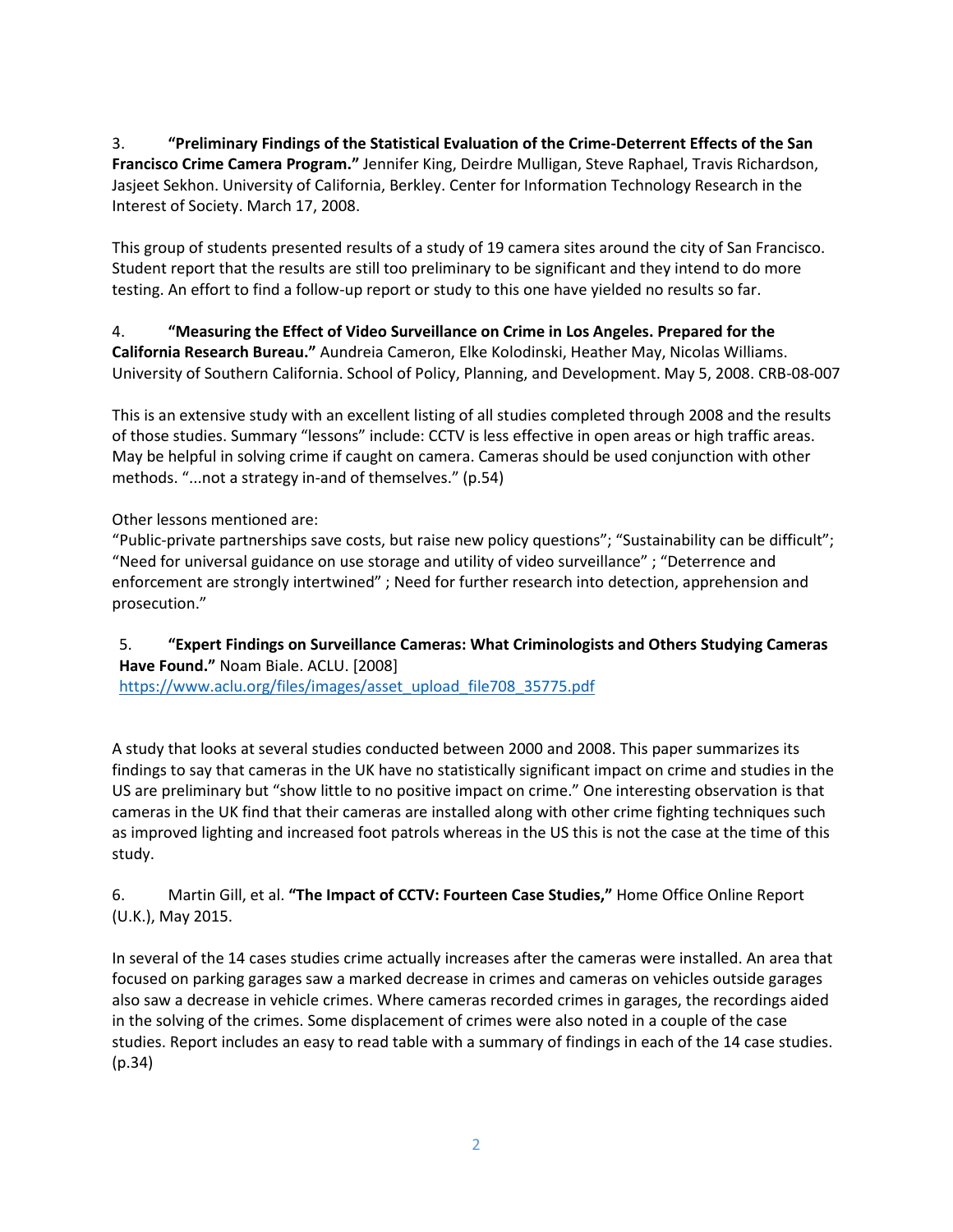7. **"Effectiveness and Social Costs of Public Area Surveillance for Crime Prevention."** Brandon Welsh and David P. Farrington, and Sema A. Taheri. Annual Review of Law and Social Science. Vol. 11. 2015. pp. 111-130.

Researchers draw attention to other methods of crime reduction that can serve as more effective deterrents to crime. These methods have a lower "social cost" to society. Again they tout cameras combined with other tools as the most effective way to deter and reduce crime.

Major conclusions:

- CCTV is effective in "car parks"
- Improved lighting is effective in residential areas and city centers
- "Defensible space" method is effective in "inner-city" areas
- Some evidence of the effectiveness of combining methods
- CCTV and improved street lighting better for reducing property crime vs violent crime
- Security guards in "car parks" effective in reducing vehicle crimes

8. **"Hot Spot Policing with Actively Monitored CCTV Cameras: Does it Reduce Assaults in Public Places?"** Manne Gerell. International Criminal Justice Review. Vol. 26 (2) 2016. pp. 187-201.

This study focuses on cameras in the town of Malmo, Sweden. Cameras were police operated CCTV and were placed in higher crime areas. Results show non-significant effects on the number of assaults after the installation of the cameras. Conversely, there was an increase in the number of reported assaults in the areas.

The study showed that CCTV cameras are effective in preventing crime in public places such as parking garages. Street lighting is shown to decrease crime rates against property in town centers. Street closures and barricading (defensible space) can reduce crime in public places in inner-city neighborhoods. Combinations of these methods seem to have success in reducing crime in public places.

CCTV and improved street lighting combined are shown to reduce crime to property but do not have an effect on the number of violent crimes.

### Links to Materials on Web

9. Brandon Welsh and David Farrington, **"Is CCTV Effective in Preventing Crime in Public Places?"** *Cahier Politiestudies*, Vol. 17, no.4, 2010, pp. 265-378. [https://books.google.com/books?id=hN6imoZJMAQC&lpg=PA263&ots=hORTEDd-](https://books.google.com/books?id=hN6imoZJMAQC&lpg=PA263&ots=hORTEDd-33&lr&pg=PA263#v=onepage&q&f=false)[33&lr&pg=PA263#v=onepage&q&f=false](https://books.google.com/books?id=hN6imoZJMAQC&lpg=PA263&ots=hORTEDd-33&lr&pg=PA263#v=onepage&q&f=false)

This link refers to a preview of the full journal volume which was located in Google books. Several pages are not provided in the preview version therefore a summary is not provided here for this source. A full version or the article can be obtained if needed.

10. **Making Smart Decisions about Surveillance: A Guide for Community Transparency, Accountability & Oversight**. ACLU Northern California.